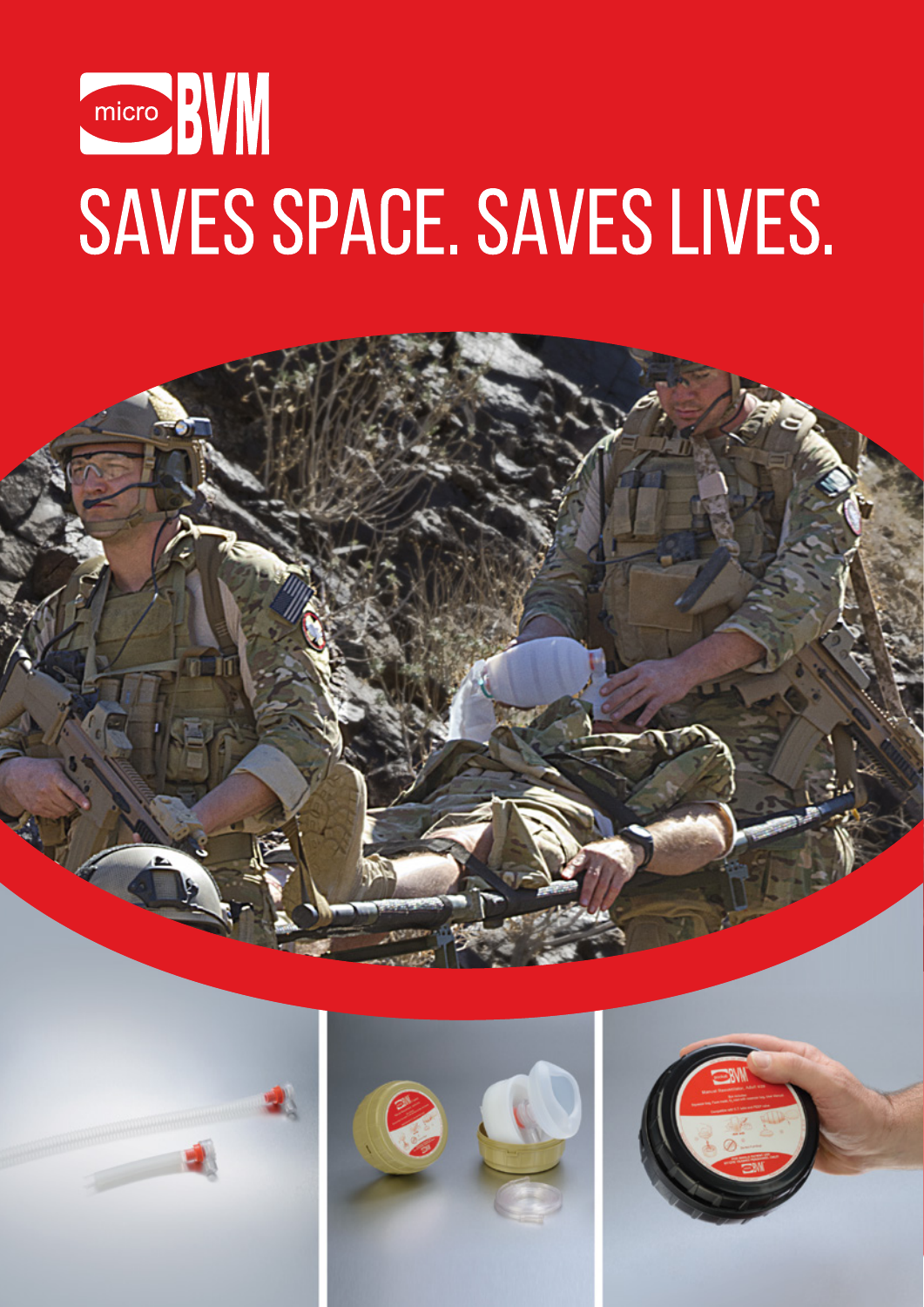## The most compact BVM on the market The Pocket BVM



#### Pocket BVM

The Pocket BVM is the most compact BVM on the market and saves up to 75% in space compared to standard BVMs, freeing up room for more lifesaving equipment.

Casing: The Pocket BVM is unique since it can collapse into a small and very robust case. The dimensions of the case are 6.3 cm/2.2'' (height) x 13.4 cm/5.2''(diameter).

BVM: A disposable, full 1.6 Liter Adult BVM that delivers up to 400-600 cc of air. It is made from the highest quality of materials which ensures flawless performance.

Mask: A highly transparent mask that provides a clear view of the treatment. It delivers a proper seal with each use.

Connectors: Positive End Expiratory Pressure (PEEP) compatible. All of the connectors conform to industry safety standards.



#### Advantages of the Pocket BVM

- **Saves 75% in space** compared to a standard BVM
- **Proven in military and** civilian emergencies
- n Robust package that withstands tough conditions
- Can be easily passed from one paramedic to another
- $\blacksquare$  Top quality materials for top performance

### SAVES up to 75% in Space

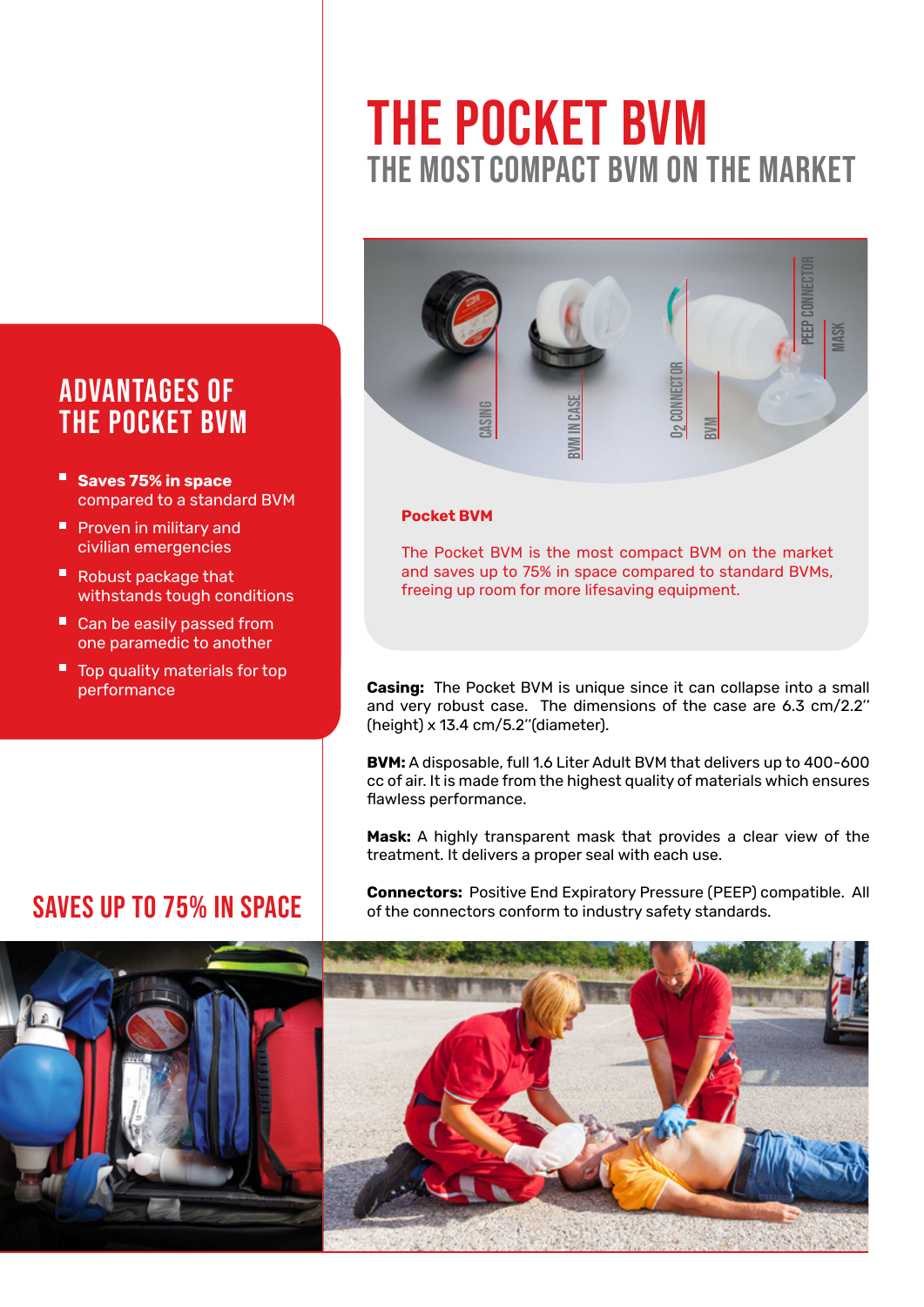#### *Since the Pocket BVM is so much smaller, we can carry an extra kit and provide a higher level of care*

GARY EVES

 $\overline{a}$ 

Paramedic / Director Community Paramedics



Pocket BVM with 0, Tubing

The Pocket BVM with  $0<sub>2</sub>$  tubing comes with a 2 meter / 6' 6" oxygen tube which enables practitioners to quickly hook up to an oxygen source.



#### Pocket BVM Tactical

The Pocket BVM Tactical is highly discreet - its balloon is black and it doesn't reflect light.



Pocket BVM Airway

The Pocket BVM OPA airway comes with a standard airway.

#### POCKET EXT TUBE

.

The Pocket EXT Tube is a real game changer in the field of airway management. It is the only tube on the market that can extend from 23 cm/9" to 75 cm/30" and provide unprecedented treatment flexibility.

Secure airway: Once an endotracheal tube (ETT) or an LMA has been inserted and secured, the Pocket EXT tube protects it from unwanted extubation.

**Easy transport:** The Pocket EXT tube enables safe and easy transport of intubated patients (for example on a military stretcher or a wheeled stretcher).

No dead space: The T connector prevents any air from flowing back into the tube. All of the air enters the patient's lungs and cannot reenter the EXT Tube or the BVM.

Treatment flexibility: The Pocket EXT can be extended from 23 cm/9" to 75 cm/30", allowing ventilation from a distance.

Universal: The Pocket EXT can be used with any BVM on the market.

Increased safety: The provider can ventilate the patient while securely sitting in the chair of the rescue vehicle.